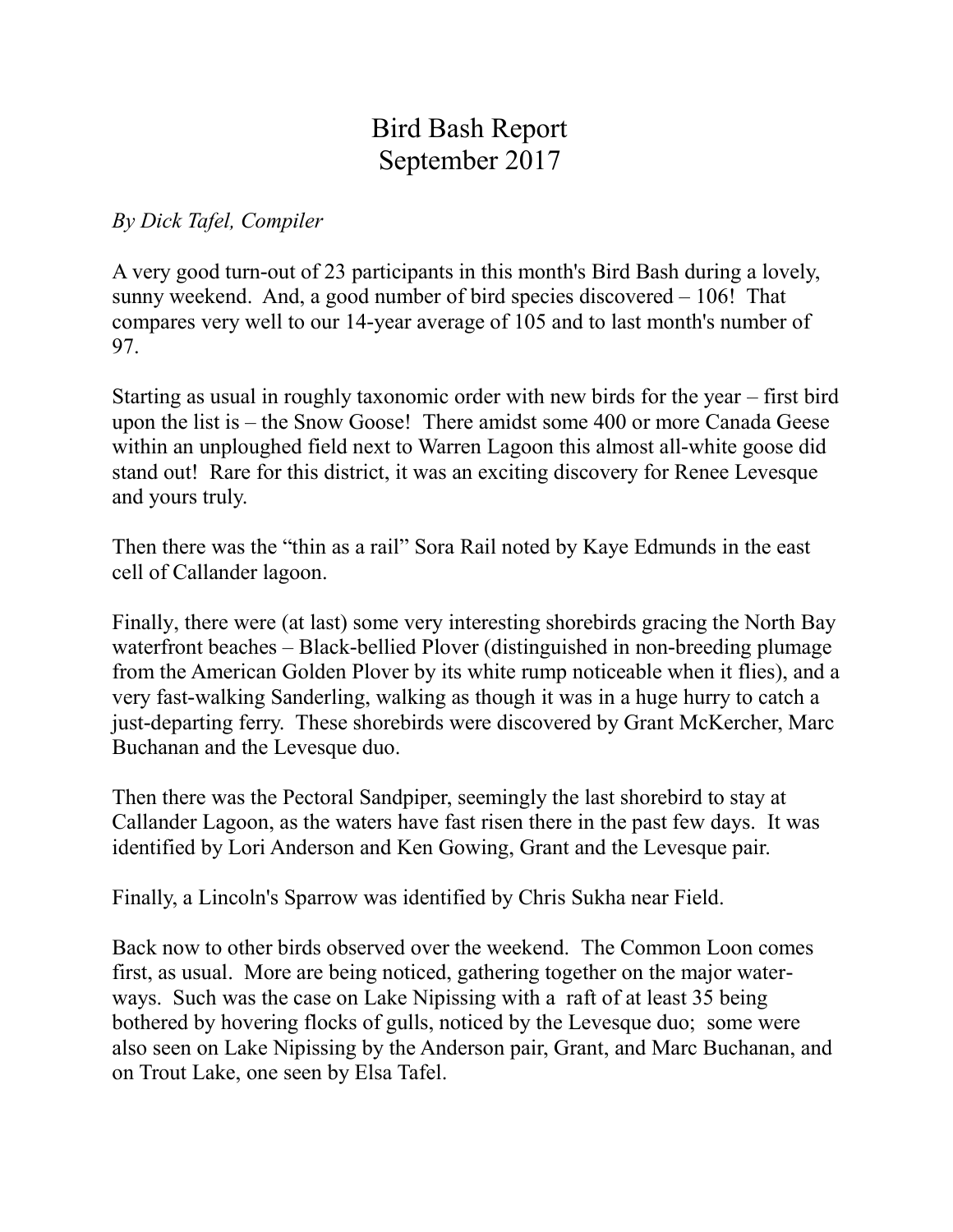A single Pied-billed Grebe was watched by Chris and by the Levesque pair at Cache Bay. Double-crested Cormorants were still about, seen by several. Likewise, the Great Blue Heron, seen by Steve Pitt and others. The Green Heron was noticed only by Kaye.

Turkey Vultures were still fairly common, and Canada Geese were gathering in ever greater numbers.

A single Trumpeter Swan was still present at a Cache Bay trailer park, discovered by Therez Violette and others venturing into the area. Thirteen species of ducks (or similar) were still around, including a rather rare for this district Northern Pintail found by Chris. It had last been seen during a Bird Bash in May. The only ones we might have expected but were not seen were the Hooded Merganser and Lesser Scaup.

Among predators, Grant was the only one to observe the Osprey (most of which have just recently begun their southern migration). Northern Harriers were on the Levesque and the Anderson pair's list. A single Broadwing was seen by John Levesque and by Chris. The Red-tail was observed by Chris and by the Anderson duo. Bald Eagles were seen by Grant and the Levesque pair. American Kestrels were still fairly common, noticed by many.

Then we get to Ruffed Grouse, discovered by Kaye and by the Anderson pair. Wild Turkeys were noted only by Linda Stoner and Rose McClelland.

American Coots were watched by the Levesque and the Anderson duos at Callander Lagoon. Several flocks of Sandhill Cranes were noted by the Levesque and Stoner duos, by Gary and Connie Sturge, by Kaye and by Donna Demarco.

A Semipalmated Plover was discovered by Marc Buchanan, Grant, and the Levesque pair along the Nipissing waterfront. No Killdeers were seen, somewhat surprisingly. Greater Yellowlegs were spotted by Paul Smylie, and the locally breeding Spotted Sandpiper was found by the Levesque pair off Jocko Point.

Bonaparte Gulls were spotted by Marc; Great Black-backed Gulls by Grant and by the Levesque pair; and, of course, many, many Ring-billed and Herring Gulls were seen all over the place. Caspian Terns were at Cache Bay, as were Common Terns.

Rock Pigeons were certainly everywhere, but Mourning Doves much less so, although also seen by many.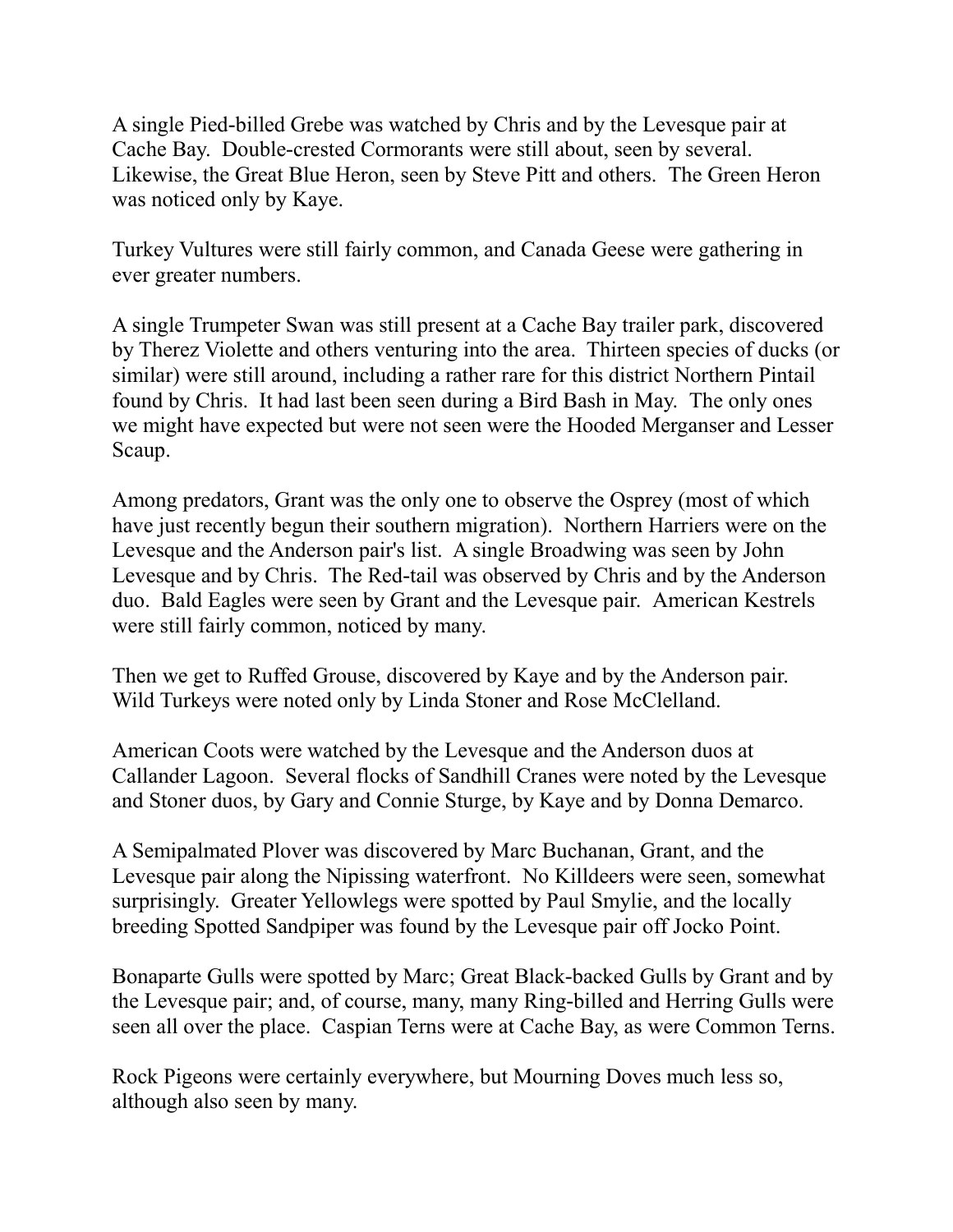The only owl was the Barred heard by the Lori duo.

A single Common Nighthawk was enjoyed by the Levesque pair, circling around Jocko Point. That species was last noticed during a Bird Bash in May.

Ruby-throated Hummingbirds were still here (they won't be much longer), watched by Steve, Helen McCombie, Elsa, and Doug Paterson.

Grant was the only one to observe the Belted Kingfisher.

The five main, local species of woodpeckers (or similar) were all picked up, discovered by many.

Among the flycatchers, the Eastern Phoebe was still pretty widespread, but the Least was seen only by Grant, and the Great Crested by the Levesque pair. Four species of vireos were located - Blue-headed by John; Philadelphia by the Levesque pair; Warbling by Mary Ann Kenrick and Paul; and the common Red-eye by many.

The Gray Jay determined by some that it should be deemed Canada's national bird, was spotted only by Chris, the first one noticed during a Bird Bash since April; but the Blue Jay seemed to be almost everywhere. American Crows and Common Ravens were widely noted.

The only swallows were the Tree spotted by Kaye and the Stoner pair, and the Barn, by the Sturges.

Black-capped Chickadees were everywhere, the two nuthatch species, less so, but the Brown Creeper was discovered solely by John.

The Anderson pair found the Golden-crowned Kinglet, while they and the Sturges were the only ones to locate a Veery. American Robins were still about in fairly large numbers.

A Gray Catbird was located by the Levesque duo, as well as by the Sturges and Kaye, the latter two also finding the Brown Thrasher. European Starlings remain commonplace, and Cedar Waxwings were noted by several.

Now for the wood warblers - eleven were identified, tougher to do with the